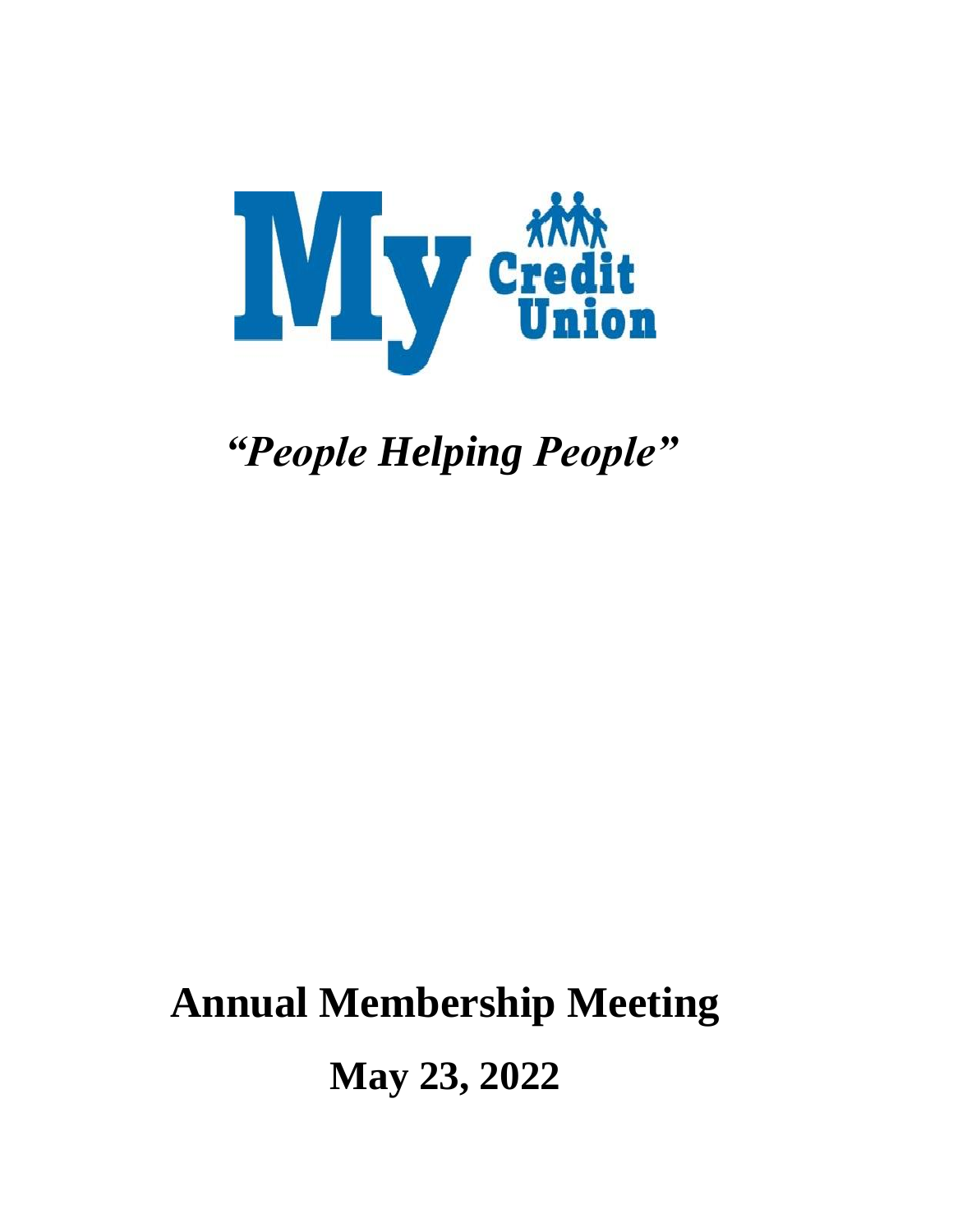### *My Credit Union*

### *2022 ANNUAL MEETING*

### *AGENDA*

| $1:00-1:05$ | Member sign in |  |
|-------------|----------------|--|
|             |                |  |

1:05 Greetings-Introduction

1:15 Business Meeting – Ryan Smith - Determine quorum is present (25 Members)

Reading, Correction & Approval of Year 2020 Minutes

Report of Directors

Report of Loan Committee

Report of Supervisory Committee

Report of President - Future Services & Growth

Statement of Financial Condition

Unfinished Business

New Business other than Elections

Elections

Recognition Rewards

1:30 Adjournment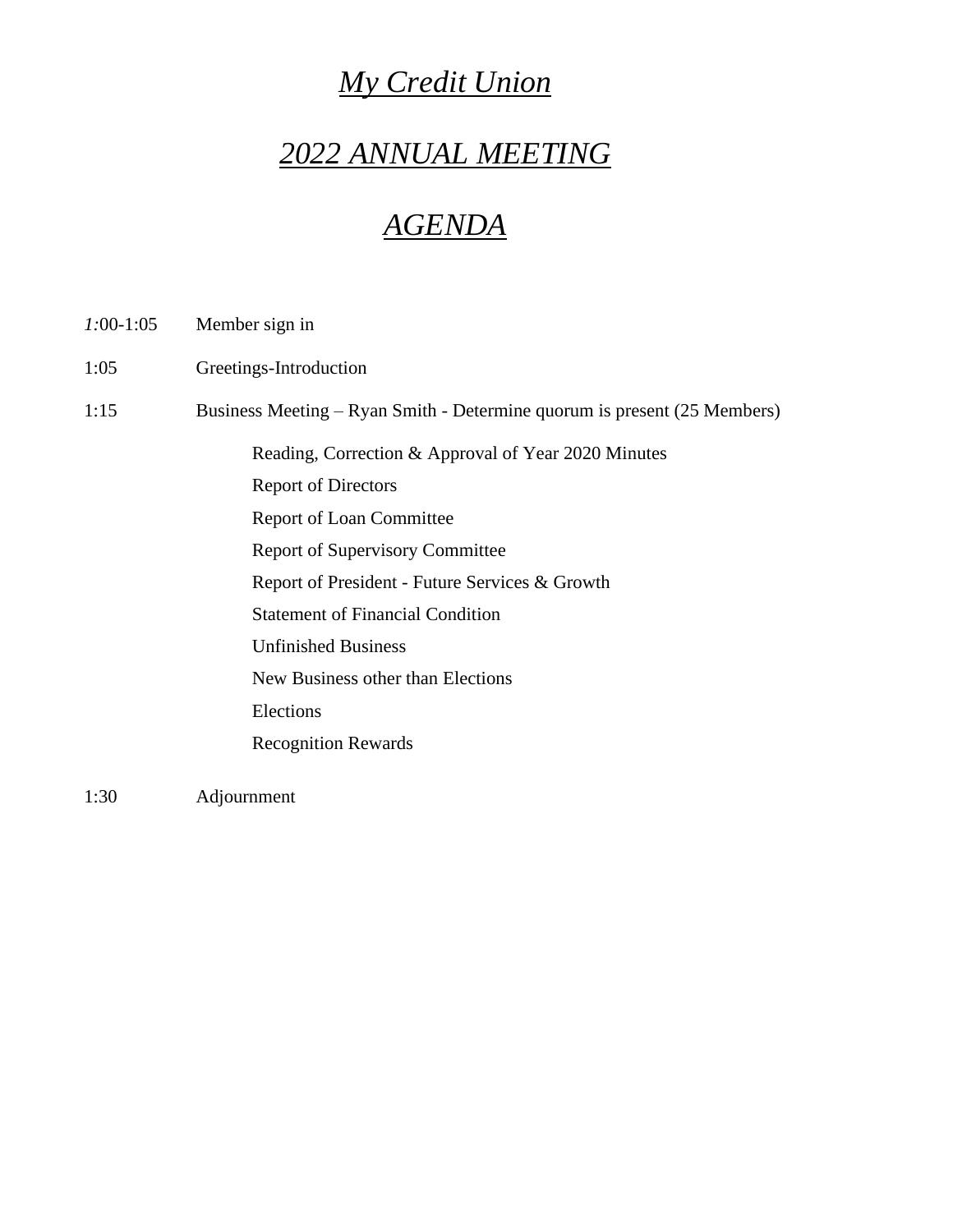### My Credit Union Minutes of the 2021 Annual Meeting

Date: May 17, 2021

Location: Zoom Meeting Time; 1:00 p.m. actual start time 1:05 pm

Directors in Attendance: Tom Bober, Sharon Bailey, Dan Tarno

A quorum counted: 33 members in attendance

Approval of Previous Meeting Minutes: Minutes from last Annual meeting were distributed and the reading was waived and minutes were approved as presented. Motion by Toni Bliss, second by Jeff Hurley. Vote: Unanimous

#### **Financial & Operating Reports for Year**

Comments: The annual report, including each committee's comments, was distributed to each member and an overview was given by the President.

Unfinished Business: None

#### **Corrections, approval of reports and move to new business**

Comments: No corrections, approval of reports as presented, motion by Gilbert Caldwell, 2<sup>nd</sup> by Sharon Bailey Vote of members: Unanimous

#### **New Business & Election of Directors**

The supervisory committee served as members of the nominating committee and qualified two candidates for the two expiring Director positions.

There were no nominations from the floor.

Motion to close nominations by: Michelle Smith, 2nd by Kim Massey Vote: Unanimous.

Motion to elect nominated candidates Dan Tarno and Kevin White by a vote of acclamation by Toni Bliss, 2nd by Gilbert Caldwell Vote: Unanimous

Door prizes were drawn and won by the following: (available upon request)

Motion to adjourn @ 1:33 p.m. made by: Jeff Hurley, 2nd by Angela Gray Vote: Unanimous

Chairman\_\_\_\_\_\_\_\_\_\_\_\_\_\_\_\_\_\_\_\_\_\_\_\_\_\_\_\_\_\_\_\_\_\_\_ Treasurer\_\_\_\_\_\_\_\_\_\_\_\_\_\_\_\_\_\_\_\_\_\_\_\_\_\_\_\_\_\_\_\_\_\_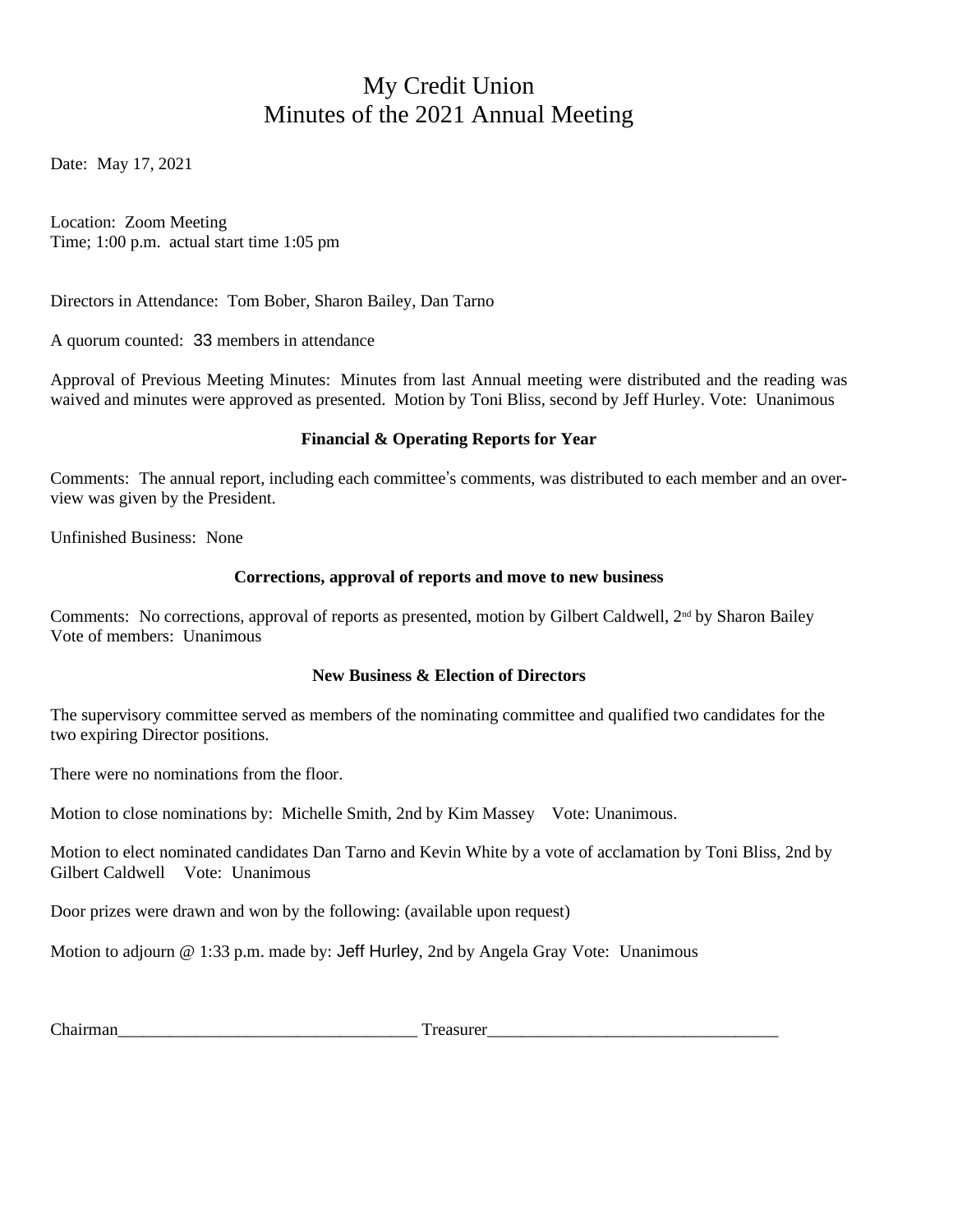### **Directors Report**

Twenty-twenty one saw many changes with My Credit Union. With the closing and sale of our Watauga/Admin office, and moving admin operations to Haslet, we saw positive growth in loans and bounced back from a rough 2020. My Credit Union Board of Directors is happy to report positive earnings of \$187,789 for 2021. We also saw our fair share of difficulties as well but managed to weather the storm. Although we are still dealing with unprecedented low rates and even lower investment rates, My Credit Union has made the necessary changes to continue to grow and strive and be a staple in the communities we serve. As always, My Credit Union continues to provide a safe and secure place for our members to conduct their financial business. After 2 years of dealing with the pandemic, we are excited to see things going back to normal and having in person, face to face conversations with our members.

President, Ryan Smith and the staff are continually searching for new and better ways to service you, our valued members. As always, they strive to maintain operational excellence in their support of you, as evidenced by the introduction of new services and changes. We are currently in the process of implementing digital banking along with Apple, Google and Samsung Pay, and should be available to members very soon.

The management and staff of My Credit Union continue to focus first and foremost on serving our members with the financial services you demand, all the while maintaining a financially sound financial institution.

The entire Board of Directors wishes to thank all our credit union members who have utilized and supported our credit union services throughout the year. We also wish to express our sincerest appreciation to the credit union staff, management team and volunteer committees for their tireless efforts at making My Credit Union a safe, growing, competitive and professional financial institution.

### 2021 Board of Directors

Sharon Bailey-Chairman Tom Bober-Vice Chairman

Charles Jackman - Secretary Kevin White

Dan Tarno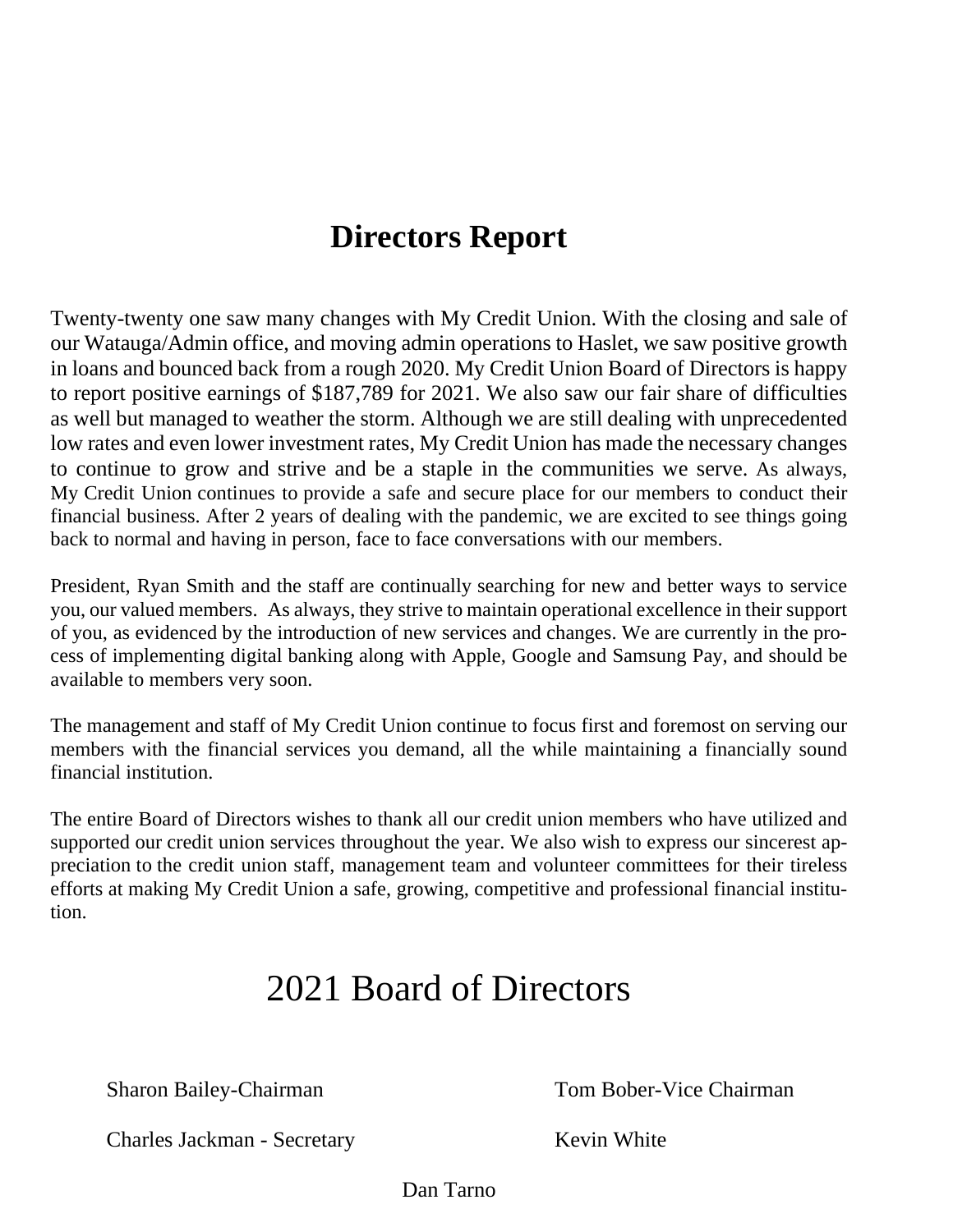# *Loan Committee Report*

The loan committee reviews all loan requests referred from the credit union loan officers, to insure that the members are receiving the maximum opportunity for consideration for their loan requests.

The philosophy of the credit union, a not for profit, not for charity co-operative, is people helping people. The collective savings of members allow others to borrow. During the year 2021, 646 loans totaling \$19,271,972 were disbursed.

### 2021 Loan Committee Members

Mark Massey Ryan Smith Jerry Alvey Tina Whitus Angela Gray Julie Reyes Jeff Hurley

# *Supervisory Committee Report*

All Credit Unions have a supervisory committee that is appointed by the Board of Directors. The duties of the committee include the yearly initiation of an outside audit by an independent accounting firm, to ensure that the credit union books are accurate and in order. An audit was conducted as of September 30, 2021. It indicated that the credit unions books were in proper order. Additionally, Gilbert views quarterly audits of each branch operations.

### Supervisory Committee Members

Gilbert Caldwell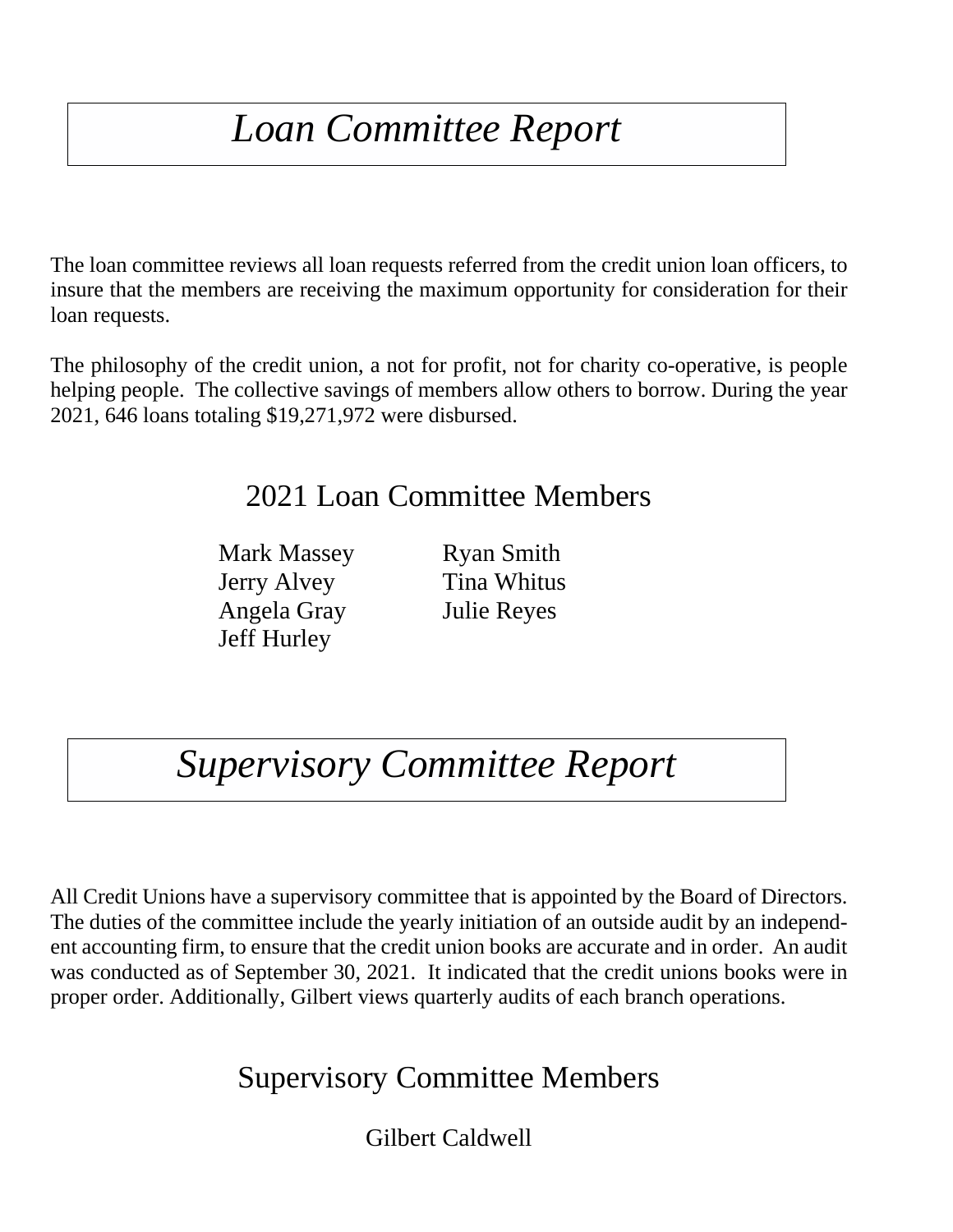### *PRESIDENTS REPORT*

### **My Credit Union**

2022 is our 47th year in business. August 25, 1975 was the date of the first launch of My Credit Union. It started in a 10x10 office with about 10 original members who sat on the floor and conducted the first meeting to start the operations. As we embark on this 47th year, we celebrate success and continue to introduce new products. Three of the latest products that offer convenient service are found in our mobile applications for your phone. We have a mobile banking app that mirrors your online account access with your pc. Located in this app, we offer mobile deposit, where you can take a picture of your check and send in your deposit via email. Also, the ATM locator feature identifies FREE ATM's in your immediate area of travel. My Credit Union is a member of a shared ATM co-op where you have access to over 30,000 FREE ATM's nationwide.

#### **Digital banking is on the horizon along with Apple, Google and Samsung pay.**

#### Our Mission?

**Why do we do what we do?** Our mission is to continue to bring low-cost financial services to the credit union members (YOU) and excellent service as well. We don't have voice mail. We don't have long lines. We have the best loan rates and we beat the dealer's rates every day. We offer refinancing to members who went to a dealer and would like to come back to the credit union for a better deal. **Why? Because**, we are **not** just another bank. **Because**, the credit union is a membership organization formed to support and serve the members. **Because**, all profits after expenses are kept in the credit union to lower the costs of services to benefit all the members. **Because**, My Credit Union is unlike a bank whose profits are dispersed to the bank stockholders.

More than ever, we need your loyal support. **Why?** Because we **only** exist to support the membership. We need and want your business. We are only a small financial entity compared to almost any bank. But we give members better service and better loans. We look out for members, help them negotiate the price of their new car, provide members new car invoice price information that we subscribe to. Everything we provide and everything we do is to benefit the membership. We don't offer a program that is bad for our members.

#### **My Credit Union has continued to help members with loans, savings and services. My Credit Union is here to help YOU with all your financial needs.**

#### **Why Remember and Choose My Credit Union?**

**Because we exist because of you.**

**Because we can provide better loan rates and services for you.**

**Because we don't treat you like a number or inconvenience.**

**Because we can answer our phone. (no voice mail)**

**Because we are not just another bank**

**Because you have a CHOICE!**

**Thank you for trusting us with your business.**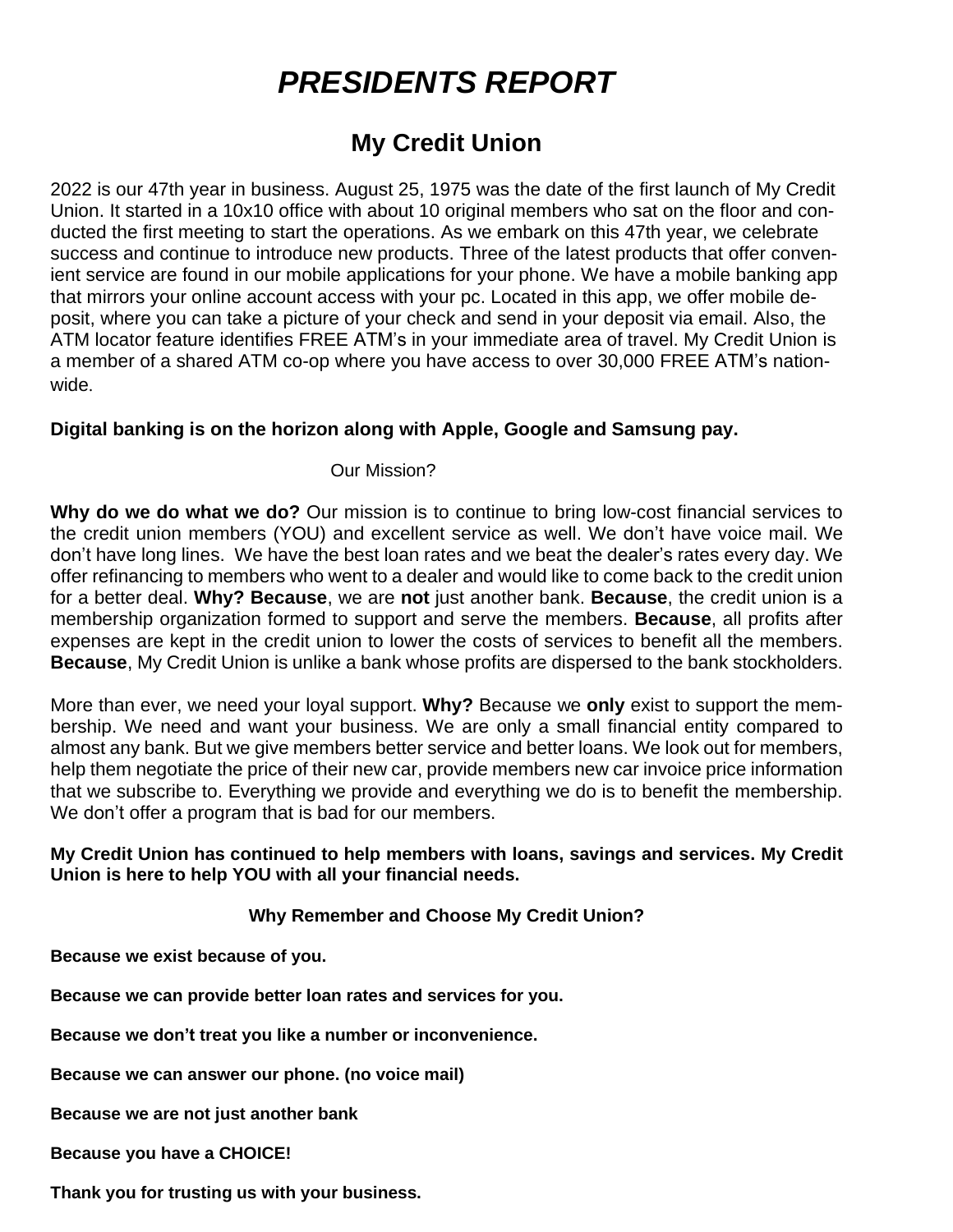|                                 | <b>MY CREDIT UNION</b>                     |                           |
|---------------------------------|--------------------------------------------|---------------------------|
|                                 | <b>CONSOLIDATED BALANCE SHEET</b>          |                           |
|                                 | as of 12/31/21                             |                           |
|                                 |                                            |                           |
| <b>Assets</b>                   |                                            |                           |
|                                 | <b>Loans to Members</b>                    | \$28,332,384              |
|                                 | <b>Allowance for Loan Loss</b>             | (\$95,386)                |
|                                 | Cash On Hand                               | \$1,991,375               |
|                                 | Investments                                | \$29,269,386              |
|                                 | <b>Fixed Assets</b>                        | \$1,487,238               |
|                                 | <b>Other Assets</b><br><b>TOTAL ASSETS</b> | \$652,296<br>\$61,637,293 |
|                                 |                                            |                           |
| <b>Liabilities &amp; Equity</b> |                                            |                           |
|                                 | <b>Accounts Payable</b>                    | \$895,348                 |
|                                 | Dividends Payable                          | \$0                       |
|                                 | <b>Other Liabilities</b>                   | \$97,871                  |
|                                 | <b>Member Deposits</b>                     | \$56,452,248              |
|                                 | <b>Total Liabilities</b>                   | \$57,445,468              |
|                                 | <b>Regular Reserves</b>                    | \$802,301                 |
|                                 | <b>Undivided Earnings</b>                  | \$3,389,524               |
|                                 | <b>Total Equity</b>                        | \$4,191,825               |
|                                 |                                            |                           |
|                                 | <b>TOTAL LIABILITIES &amp; EQUITY</b>      | \$61,637,293              |
|                                 | <b>STATEMENT OF INCOME</b>                 |                           |
|                                 | as of 12/31/21                             |                           |
|                                 |                                            |                           |
| <b>Operating Income</b>         |                                            |                           |
|                                 | Interest Income                            | \$1,260,459               |
|                                 | Income on Investments                      | \$117,773                 |
|                                 | <b>Other Operating Income</b>              | \$1,513,133               |
|                                 | <b>Total Operating Income</b>              | \$2,891,365               |
|                                 |                                            |                           |
| <b>Operating Expenses</b>       |                                            |                           |
|                                 | Total Supplies, Salaries, Equip.           | \$2,764,545               |
|                                 | <b>Provision for Loan Loss</b>             | \$19,702                  |
|                                 | <b>Interest on Borrowed Money</b>          | \$0                       |
|                                 | <b>Total Operating Expenses</b>            | \$2,784,258               |
|                                 | <b>Less Dividends to Members</b>           | \$51,258                  |
|                                 | Non Operating Income                       | (131, 940)                |
|                                 | Gain or Loss on Disposition of Assets      | \$0                       |
|                                 |                                            |                           |
|                                 | <b>NET INCOME OR (LOSS)</b>                | \$187,789                 |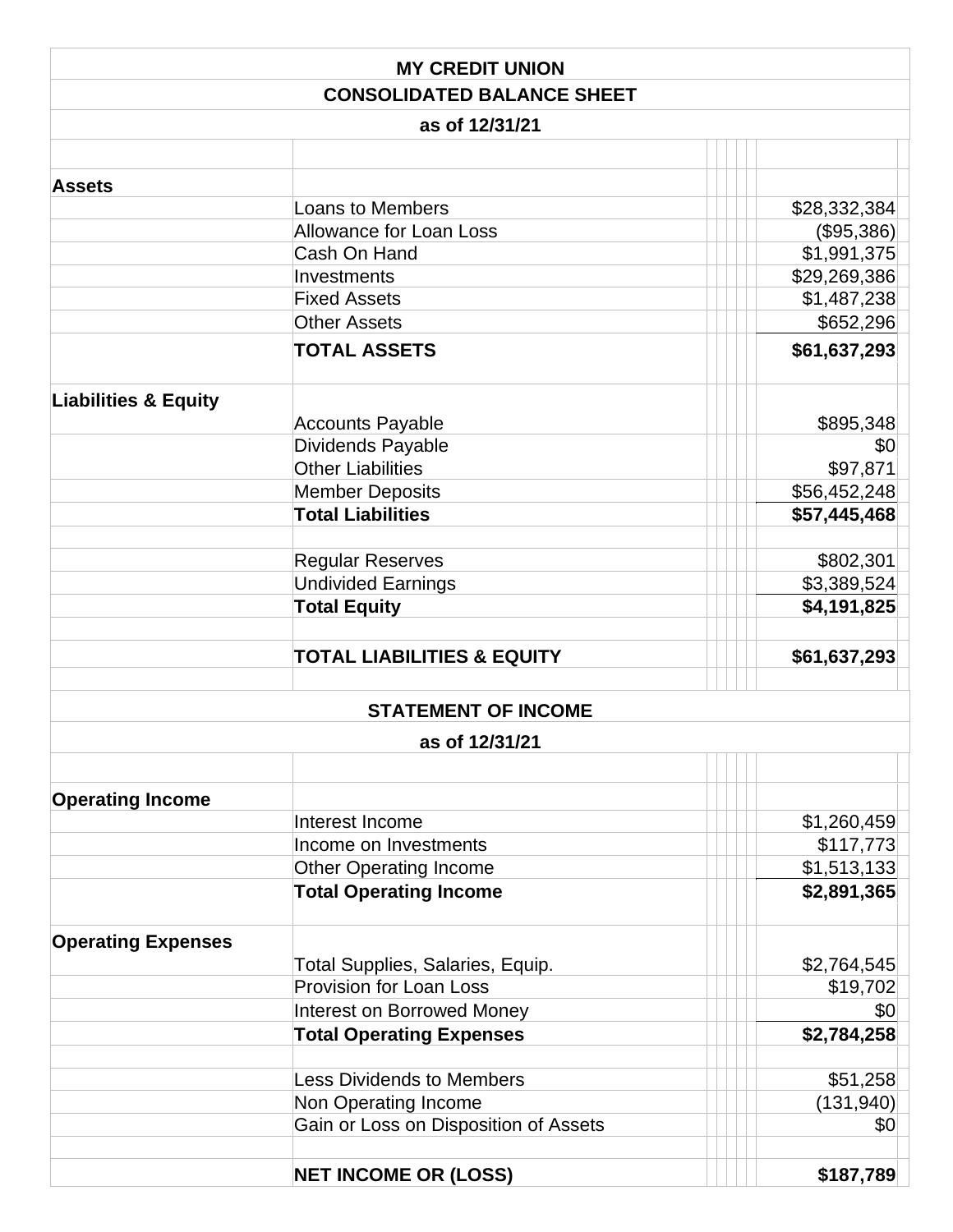# *The Board has 5 members. One director seat is up for renewal for 2022.*

### *Sharon Bailey*

# *Nominees for Board of Directors*

(by nominating committee)

### None

Director Terms

| 2020-2023 |
|-----------|
| 2019-2022 |
| 2020-2023 |
| 2021-2024 |
| 2021-2024 |
|           |

### **2021 Board of Directors**

**Tom Bober** Tom has been at MillerCoors for 33 years, the last 28 of which have been here at the Fort Worth Brewery. His is currently Unit Manager of their Distribution group. Tom has been involved with the financial community for the past 18 years while serving on the board of Fort Worth Economic Development Corporation. He is currently serving as Board President. Outside of work Tom enjoys Renovation projects and spending outdoor time with his wife and two elementary aged children in Burleson.

**Sharon Bailey** Sharon worked in the Telecom industry for 41 years and retired from Nokia in 2018. She completed an Associates Degree in Accounting at TCC and a Bachelor degree in Accounting at Dallas Baptist University. She has been a member of My Credit Union since 1973 and previously served for 14 years on the Board of Directors in various positions. During her previous time on the Board of Directors, she completed the CUNA training modules for board of director members. After retiring, Sharon is spending her time volunteering as a mentor in the HEB school district and also for non-profit maternity homes for unwed Moms. She also enjoys growing flowers and is learning to grow vegetables.

**Charles Jackman** First thing to know about me is that I am a Christian and my faith is my life. I am married to a beautiful lady and her name is Elizabeth. We have one daughter Sarah who now lives and works in Phoenix AZ area. I was educated in Electrical and Computer Engineering and for the last 35 years I have worked for the same company in the telecommunication industry. 8 years ago I took on the role of technical manager of a global support team. I have been a member of the My Credit Union family for a little over 3 years. I appreciate the fact that it is a smaller financial institution and has a more personal feel. It is comforting when the people you deal with know who you are. The reason I would like to be on the board is to support the organization and hopefully use the opportunity to make a difference in peoples lives.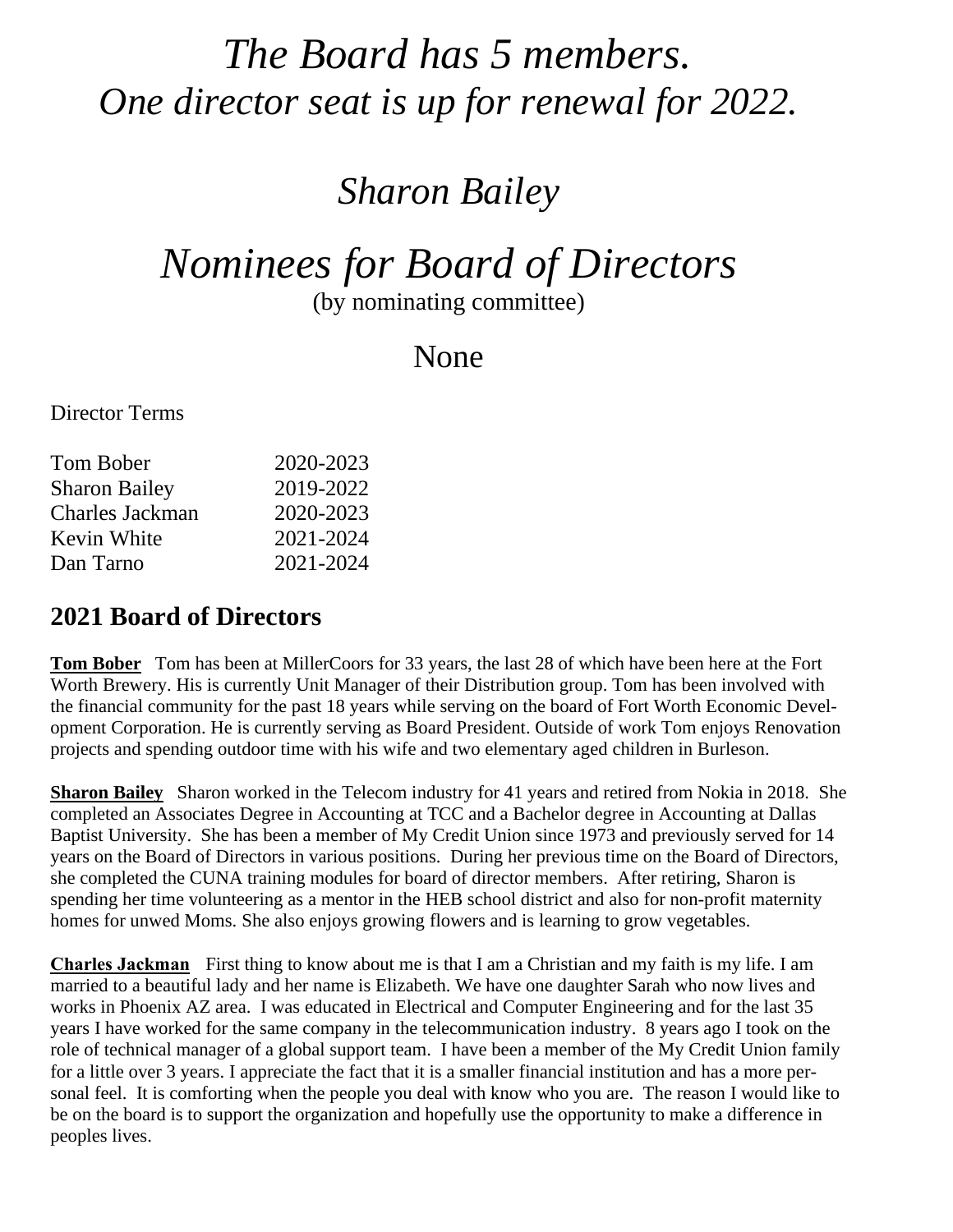**Kevin White** After a 30 year career in education where I served in various administrative roles, I retired in 2015 at the age of 51. I then began two different paths. One was as an independent Oil and Gas Landman and realtor, the other in public service. For the past 6 years I have established myself in our community in these two new roles. Upon retirement, I ran for the Mineola City Council and won, soon becoming Mayor Pro Tem. In 2017, I was elected Mayor and have served in that capacity until now, not seeking a 3<sup>rd</sup> term. As Mayor, I was on the Board of Directors for the East Texas Council of Governments and was elected to the Executive Committee of the Board representing Wood County where I serve as Treasurer/Secretary. My position on the board will end upon the completion of my term as Mayor in office this month. As a businessman, I was chosen to serve on the East Texas Workforce Solutions representing Wood County.

I belong to the Kiwanis Club of Mineola and was the President this past term where we were awarded the designation of Distinguished Club. I was then elected as Lt. Governor of Division 34 and will begin that term in September. I also am a member of the Gideons International and also currently serve on boards of two other organizations.

On a personal note, I have a Bachelor's and Master's degrees and 46 hours of post graduate work in administration. I have been married for 37 years, have 3 children and 2 grandchildren. I have instilled in my children that their greatest asset is their time and they need to invest that in education and helping in others. My wife, daughters and daughter-n-law are all educators. My son, upon completing his enlistment with the United States Marine Corp, completed his Bachelor's degree and is now an EMT while my sonin-law is a deputy sheriff. My interest in serving on the Board of Directors of My Credit Union is to use any talents I have that could eventually help all the members.

I hope that the board will consider me for the opening. I believe that my experience in government, business and service to others would be beneficial if given the opportunity.

**Dan Tarno** Danny L Tarno, born in Dallas Texas. Married to Cendy Hawkins Tarno since 1972. (49 yrs) Daughter Melody M. Tarno born 1974 Two grand children and three great grandchildren.

Graduated from Baptist Bible College in 1975. (Springfield Mo) Pastoral Studies. Work history: Associate Pastor at Ramseur Baptist Church in Paris Texas 1975-1976 Co-founder of Victory Baptist Church in Paris Texas 1976-1980 Associate Pastor at Braeburn Baptist Church in Houston TX. 1980-1983 Sr. Pastor Walnut Springs Baptist Church Canton Texas 1984-1992 Founding Pastor Grace Bible Fellowship Canton Texas 1992- present (29 yrs)

Member of the My Credit Union Canton branch since it started in 1993.